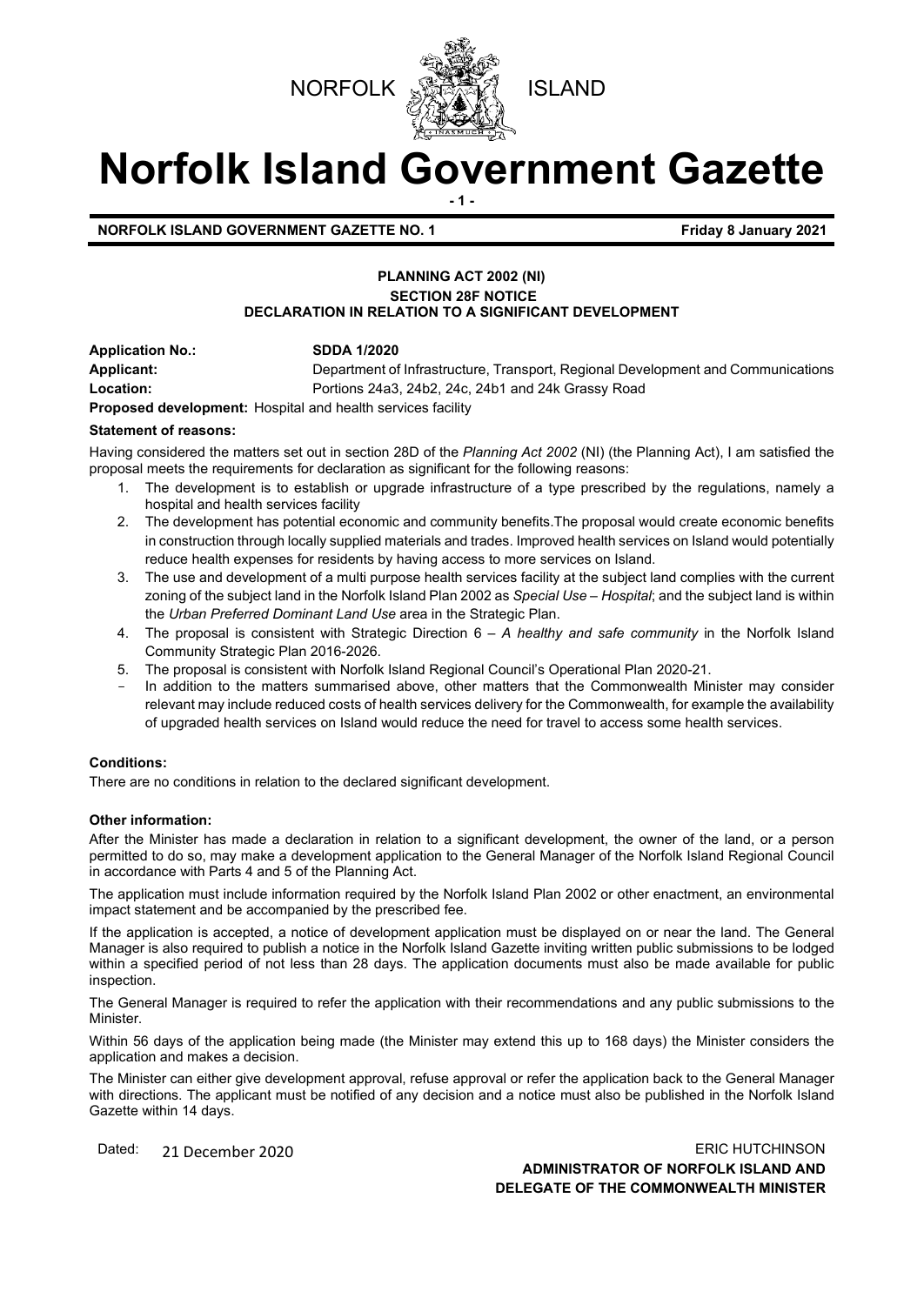I, Eric Hutchinson, Administrator of Norfolk Island and delegate of the Commonwealth Minister under Item 1.78 of the Schedule to the Minister's Norfolk Island Delegation Instrument 2017 (No. 2) (Commonwealth), invite public submissions about a draft plan to vary the Norfolk Island Plan 2002, to allow use of designated land for *Residence – Dwelling House.*

## **Draft Plan No:** PVA 01/20120

**Applicant:** Applicant: **Applicant**: **J R Robertson and C Thomas** 

**The draft Plan applies to the following land:** Portion 35n5 Douglas Drive Norfolk Island

**Current Zoning:** Current Zoning:



# **Public Exhibition**

An Application to Vary the Norfolk Island Plan, accompanied by a Development Application, was submitted under subsection 9(2) of the *Planning Act 2002* (NI*)*. The aim and intent of the draft plan is to allow use of designated land as described above for a *Residence - Dwelling House* as permissible with consent use or development. If approved, the plan variation would allow a development application to change the use of a building at Portion 35n5 for use as a residence to be considered and determined.

In accordance with subsection 11(1) of the *Planning Act 2002* (NI), the draft plan, as shown below, and the accompanying development application and reasons for the applications are available for inspection, during business hours, between Monday 11 January 2021 and Monday 8 February 2021 at the Planning Office at the Norfolk Island Regional Council, New Military Barracks, Kingston and at the Council's website at [http://www.norfolkisland.gov.nf/your-council/council](http://www.norfolkisland.gov.nf/your-council/council-documents/documents-public-exhibition)[documents/documents-public-exhibition](http://www.norfolkisland.gov.nf/your-council/council-documents/documents-public-exhibition)

#### **Draft plan 01/2020**

| Proposed<br>changes | The Norfolk Island Plan 2002 (as amended) is amended as follows: |                                                                                              |                                                                                      |  |
|---------------------|------------------------------------------------------------------|----------------------------------------------------------------------------------------------|--------------------------------------------------------------------------------------|--|
|                     | <b>SCHEDULE 2 – DEVELOPMENT OF SPECIFIC SITES</b>                |                                                                                              |                                                                                      |  |
|                     | <b>S2.1- SPECIFIC SITES SUBJECT TO CLAUSE 104</b>                |                                                                                              |                                                                                      |  |
|                     | To insert at the end of the Schedule:                            |                                                                                              |                                                                                      |  |
|                     | Lot                                                              | <b>Purpose</b>                                                                               | <b>Conditions</b>                                                                    |  |
|                     | Portion 35n5 Douglas Drive                                       | Use and development of the<br>for the<br>purposes of<br>land<br>'Residence - Dwelling House' | As detailed in the Notice of<br>Decision for Development<br>Application DA.BA 1/2021 |  |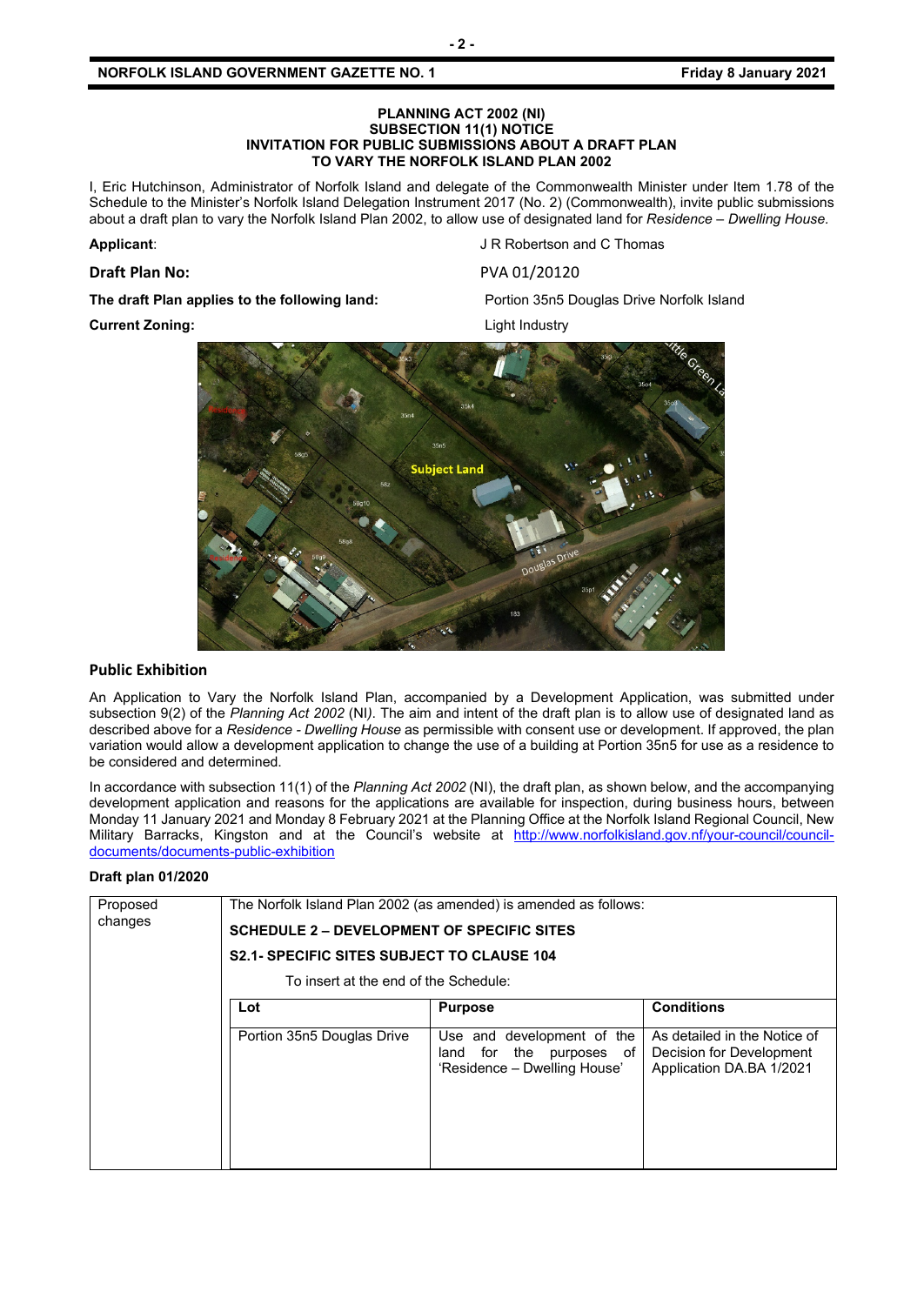#### **Submissions**

Any person may make written submissions to the General Manager about this draft plan. All submissions must be received by Monday 8 February 2021 and signed by at least one person making the submission. If a submission objects to the draft plan, the grounds for objections must be specified in the submission.

# Dated: 21 December 2020 ERIC HUTCHISON **ADMINISTRATOR OF NORFOLK ISLAND AND DELEGATE OF THE COMMONWEALTH MINISTER**

# **PLANNING ACT 2002 (NI) – SUBSECTION 43(1) NOTICE DEVELOPMENT APPLICATIONS**

| Development Application No.: | DA.BA 1/2021                                                                   |
|------------------------------|--------------------------------------------------------------------------------|
| Applicant:                   | J R Robertson & C Thomas                                                       |
| Location:                    | Portion 35n5, 16 Douglas Drive                                                 |
|                              | Proposed Development: Change of use - Conversion to Residence - Dwelling House |
| Zone:                        | Light Industrial                                                               |
| Category:                    | Permissible (with consent)- subject to approval of PVA 01/2020                 |

#### **Public Exhibition**

This Development Application may be inspected, during business hours, at the Planning Office at the Norfolk Island Regional Council, New Military Barracks, Kingston. The Development Application may also be viewed at Council's website at [http://www.norfolkisland.gov.nf/your-council/council-documents/documents-public-exhibition.](http://www.norfolkisland.gov.nf/your-council/council-documents/documents-public-exhibition)

#### **Submission**

Any person may, during the period between Monday 11 January 2021 and Monday 8 February 2021, make written submissions to the General Manager about this Development Application. All submissions must state the relevant Development Application number. All submissions must be signed by at least one person making the submission. If a submission objects to the proposed development, the grounds for objections must be specified in the submission.

#### **Reviewable decisions**

Decisions made on this Development Application under the *Planning Act 2002* (NI) are reviewable decisions within the meaning of subsection 78(1) of the Act.

# Dated: 4 January 2021 **Journal of American Control of American Control of American Control of American Control of American Control of American Control of American Control of American Control of American Control of American SENIOR STRATEGIC PLANNER**

# **PLANNING ACT 2002 (NI) – SUBSECTION 43(1) NOTICE DEVELOPMENT APPLICATIONS**

| <b>Development Application No.:</b> | DA.BA 3/2021                                                                     |
|-------------------------------------|----------------------------------------------------------------------------------|
| Applicant:                          | Department of Infrastructure, Transport, Regional Development and Communications |
|                                     | GPO Box 594 Canberra ACT 2601                                                    |
| Location:                           | Portion 162 and RD 46, Cascade Road                                              |
| Proposed Development:               | Refurbishment of Wharf -                                                         |
|                                     | Improvements to Passenger Transport Vessel Storage Area                          |
| Zone:                               | Special Use (Public Wharf and Carpark); and Road                                 |
| Category:                           | Permissible (with consent)                                                       |

#### **Public Exhibition**

This Development Application may be inspected, during business hours, at the Planning Office at the Norfolk Island Regional Council, New Military Barracks, Kingston. The Development Application may also be viewed at Council's website a[t http://www.norfolkisland.gov.nf/your-council/council-documents/documents-public-exhibition.](http://www.norfolkisland.gov.nf/your-council/council-documents/documents-public-exhibition)

#### **Submission**

Any person may, during the period between Monday 11 January 2021 and Monday 25 January 2021, make written submissions to the General Manager about this Development Application. All submissions must state the relevant Development Application number. All submissions must be signed by at least one person making the submission. If a submission objects to the proposed development, the grounds for objections must be specified in the submission.

#### **Reviewable decisions**

Decisions made on this Development Application under the *Planning Act 2002* (NI) are reviewable decisions within the meaning of subsection 78(1) of the Act.

Dated: 6 January 2021 **Journal of American Control of American Control of American Control of American Control of American Control of American Control of American Control of American Control of American Control of American**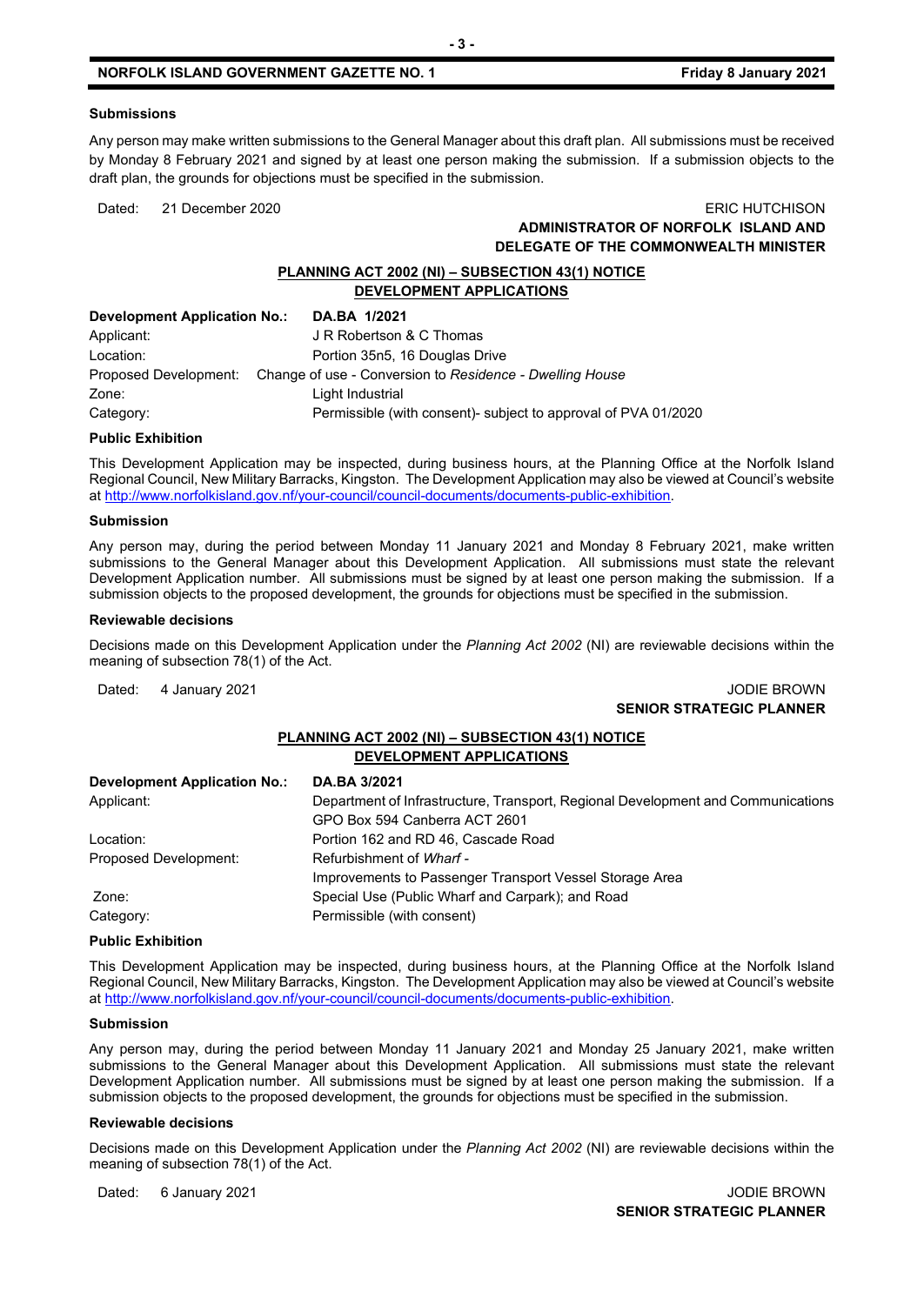#### **NORFOLK ISLAND GOVERNMENT GAZETTE NO. 1** *CONDUCTER SETS Friday 8 January 2021*

#### **PLANNING ACT 2002 (NI) – SECTION 48 NOTICE**

The following Development Application for permissible (with consent) use or development of land has been determined under the *Planning Act 2002* (NI).

| <b>DA Number</b> | <b>Applicant</b>                                                            | Location                                                     | <b>Proposed</b><br>Use<br>and/or<br><b>Development</b>                               | <b>Decision</b>                                               |
|------------------|-----------------------------------------------------------------------------|--------------------------------------------------------------|--------------------------------------------------------------------------------------|---------------------------------------------------------------|
| DA 15/2020       | Norfolk<br>Island<br>Museums,<br>PO.<br>95,<br>Box<br><b>NORFOLK ISLAND</b> | Various<br>in<br>sites<br>KAVHA                              | Signage: One Flush Wall<br>Various<br>Mobile<br>and<br><b>Advertising Structures</b> | Approved,<br>1 December 2020<br>subject to conditions.        |
| DA 13/2020       | R F Nobbs.<br>446.<br>PO.<br>Box<br>NORFOLK ISLAND                          | Lot: 102 Sec: 21 Por:<br>36d5 Sh: 58, 41 Ferny<br>Lane $(a)$ | Earthworks                                                                           | Approved,<br>2020<br>December<br>21<br>subject to conditions. |
| DA 11/2020       | D Fitzpatrick,<br>220.<br>PO.<br><b>Box</b><br>NORFOLK ISLAND               | Lot: 91 Sec: 13<br>Por: 26b7 Sh: 38, 10<br>New Cascade Rd    | Subdivision - Major: Create<br>additional<br>$lot$ 21<br>one<br>Subdivision - Major  | Approved,<br>2020<br>December<br>subject to conditions.       |

#### **Public Inspection**

The Notice of Decision and accompanying documents may be inspected, free of charge, during business hours at the Planning Office of the Norfolk Island Regional Council, New Military Barracks, Kingston.

#### **Reviewable Decisions**

Decisions made in relation to development applications are reviewable decisions within the meaning of subsection 78(1) of the *Planning Act 2002 (NI).* The applicant or any person who made a written public submission about the development application has the right to apply to the Administrative Review Tribunal or the Administrative Appeals Tribunal for review of a decision on a development application. An application for a review must be lodged within 28 days of the date the decision was given.

Dated: 6 January 2021 **Journal of American Control of American** Control of American Control of American Control of American Control of American Control of American Control of American Control of American Control of America

# **SENIOR STRATEGIC PLANNER**

#### **TREES ACT 1997 NOTICE UNDER SUBSECTION 9(5) GRANT OF PERMITS TO TAKE PROTECTED TREES**

I, Bruce Taylor, Manager Services, authorised officer of the Norfolk Island Regional Council, give notice in accordance with subsection 9(5) of the *Trees Act 1997* that the following permits have been granted under subsection 9(1) of the Act during the period 1 October 2020 to 31 December 2020

| Tree number       | <b>Species</b>         | Location                           |
|-------------------|------------------------|------------------------------------|
| $129/20 - 133/20$ | 5 x Norfolk pine trees | Portion 8912, 3 Rocky Point Road   |
| $156/20 - 159/20$ | 4 x Norfolk pine trees | Portion 39r15, Taylors Road        |
| $160/20 - 162/50$ | 3 x Norfolk pine trees | Portion 39i2, Taylors Road         |
| 189/20            | 1 x white oak tree     | Portion 52h6, 144 Taylors Road     |
| 190/20            | 1 x Norfolk pine tree  | Portion 12f1, 131 New Cascade Road |
| 191/20 - 196/20   | 6 x Norfolk pine trees | Portion 7c6, 24a Taries Lane       |

Dated: 31 December 2020 BRUCE TAYLOR

**MANAGER SERVICES**

#### **TRAFFIC ACT 2010 (NI)**

#### **TEMPORARY CLOSURE OF TAYLORS ROAD FOR PUBLIC SAFETY WORKS**

I, **Bruce Taylor**, Acting General Manager of the Norfolk Island Regional Council, under section 50 of the *Traffic Act*  2010 (NI), close that part, or parts, of the road specified in Part 1 of the Schedule to all vehicular traffic (except any<br>vehicle specified in Part 2 of the Schedule) for and during the period **8:00am to 4:00pm** each day between **25 January 2021 and 30 March 2021** as I am of the opinion it is necessary to carry out repairs and/or<br>maintenance of the road for public safety purposes.

#### **SCHEDULE**

**Part 1 -** Part road closure: That part of Taylors Road, Norfolk Island, from the intersection of Queen Elizabeth Avenue<br>to the intersection with Country Road relevant to road works carried out for public safety purposes. of the road works site to be officially signposted by the Council, or as directed by Council workers at the works site, or<br>as directed by police from time to time during the specified road closure period.

**Part 2** - Exempted classes of vehicles:

- a) Vehicles and plant authorised by the General Manager of the Norfolk Island Regional Council or delegate for the delivery of goods or services
- b) Council vehicles and plant involved on official business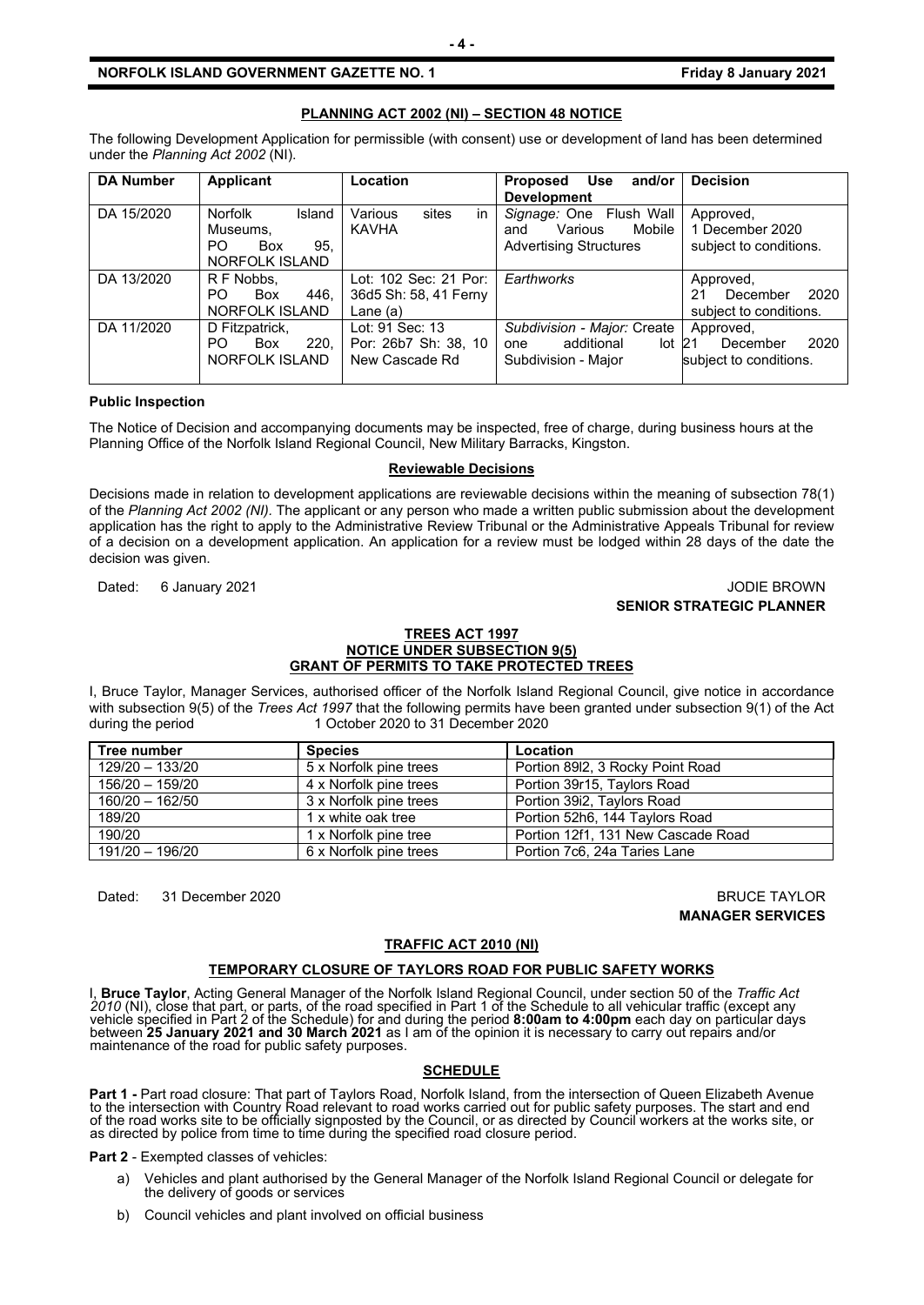### **NORFOLK ISLAND GOVERNMENT GAZETTE NO. 1 Friday 8 January 2021**

- c) Police, ambulance, fire services and emergency vehicles on official business
- d) Vehicles authorised by OIC Police or delegate thereof.

Dated: 6 January 2021 BRUCE TAYLOR

# **DISASTER AND EMERGENCY MANAGEMENT ACT 2001 (NI) EXTENSION OF DECLARATION OF STATE OF EMERGENCY**

I **Eric Hutchinson,** Administrator of Norfolk Island and delegate of the Minister under Section 5 of, and item 1.27 of the Schedule to, the *Minister's Norfolk Island Delegation Instrument 2019*:

**PURSUANT** to Section 9 of the *Disaster and Emergency Management Act 2001* (NI) [the Act] and acting on the advice of the Controller;

**FOR** the purpose of response and recovery operations under the Act and the Disaster and Emergency Plan for the territory of Norfolk Island.

**EXTEND** the declaration of emergency made under section 9 of the Act at 16:15 Hrs on Monday 16 March 2020, for the whole of the Territory of Norfolk Island, until 23:59 hr on Sunday 28 February 2021.

Dated: 17 December 2020<br>Dated: 17 December 2020

**ADMINISTRATOR**

### **DISASTER AND EMERGENCY MANAGEMENT ACT 2001 (NI)**

#### **DECLARATION OF STATE OF DISASTER OR EMERGENCY (RECOVERY OPERATIONS)**

#### **COVID-19 DIRECTIONS RECOVERY OPERATIONS (NO.3) 2020**

I, **George Ivor Andrew Plant**, Emergency Management Norfolk Island Controller:

- 1) under section 11(2)(g) of the *Disaster and Emergency Management Act 2001* (NI) am of the opinion that it is necessary to make directions in respect of recovery from the State of Emergency in respect of COVID-19 relating to the movement of persons within the disaster or emergency area as set out in the Schedule; and
- 2) under section 11(2)(h) of the *Disaster and Emergency Management Act 2001* (NI) am of the opinion that it is necessary to make directions in respect of recovery from the State of Emergency in respect of COVID-19 relating to the removal of persons within the disaster or emergency area who obstructs or threatens to obstruct recovery operations as set out in the Schedule; and
- 3) under section 11(2)(i) of the *Disaster and Emergency Management Act 2001* (NI) am of the opinion that it is necessary to make directions in respect of recovery from the State of Emergency in respect of COVID-19 relating to giving directions to persons whose responsibilities require him or her to engage in recovery operations.

# **SCHEDULE**

#### **Direction 3 (2020) – Adjustment of COVID 19 measures – to commence 16:16 on 31 December 2020**

- 1. These Directions take effect at 16:16 on 31 December 2020 and remain in force while the State of Disaster or Emergency (Recovery Operations) is in force.
- 2. In these Directions:

*Persons* includes people residing on Norfolk Island, visiting Norfolk Island for holiday or work purposes

*COVID-19 hotspot* means a particular area of Australia decided by the Commonwealth Chief Medical Officer.

*Incident Controller* means the person appointed under the State of Emergency in accordance with the NORDISPLAN.

- 3. Persons will be permitted\* to travel to Norfolk Island without the need to quarantine provided they:
	- a. do not have COVID-19.
	- b. have not been in contact within anyone in the prior 14 days with COVID-19;
	- c. have been granted a Norfolk Island Entry Pass\*
	- \*Any person travelling to Norfolk Island may be denied entry without a Norfolk Island Entry Pass
- 4. A person whilst on Norfolk Island must comply with physical distancing principles as published from time to time on [\(http://www.norfolkisland.gov.nf/norfolk-islands-covid-19-advice\)](http://www.norfolkisland.gov.nf/norfolk-islands-covid-19-advice).
- 5. A person whilst on Norfolk Island must follow any directions in relation to COVID-19 from staff of the *Norfolk Island Hospital and Residential Aged Care (NIHRACS).*
- 6. A person or business on Norfolk Island must follow any advice or operational direction provided by the Incident Controller or authorised officer of the *Norfolk Island Police Force (NIPF)*in relation to COVID-19.
- 7. A person or business involving close contact with persons is required to keep a daily customer register. A business will be required to retain the records for a period of three months. The register must be produced upon request by the Incident Controller.

# **ACTING GENERAL MANAGER**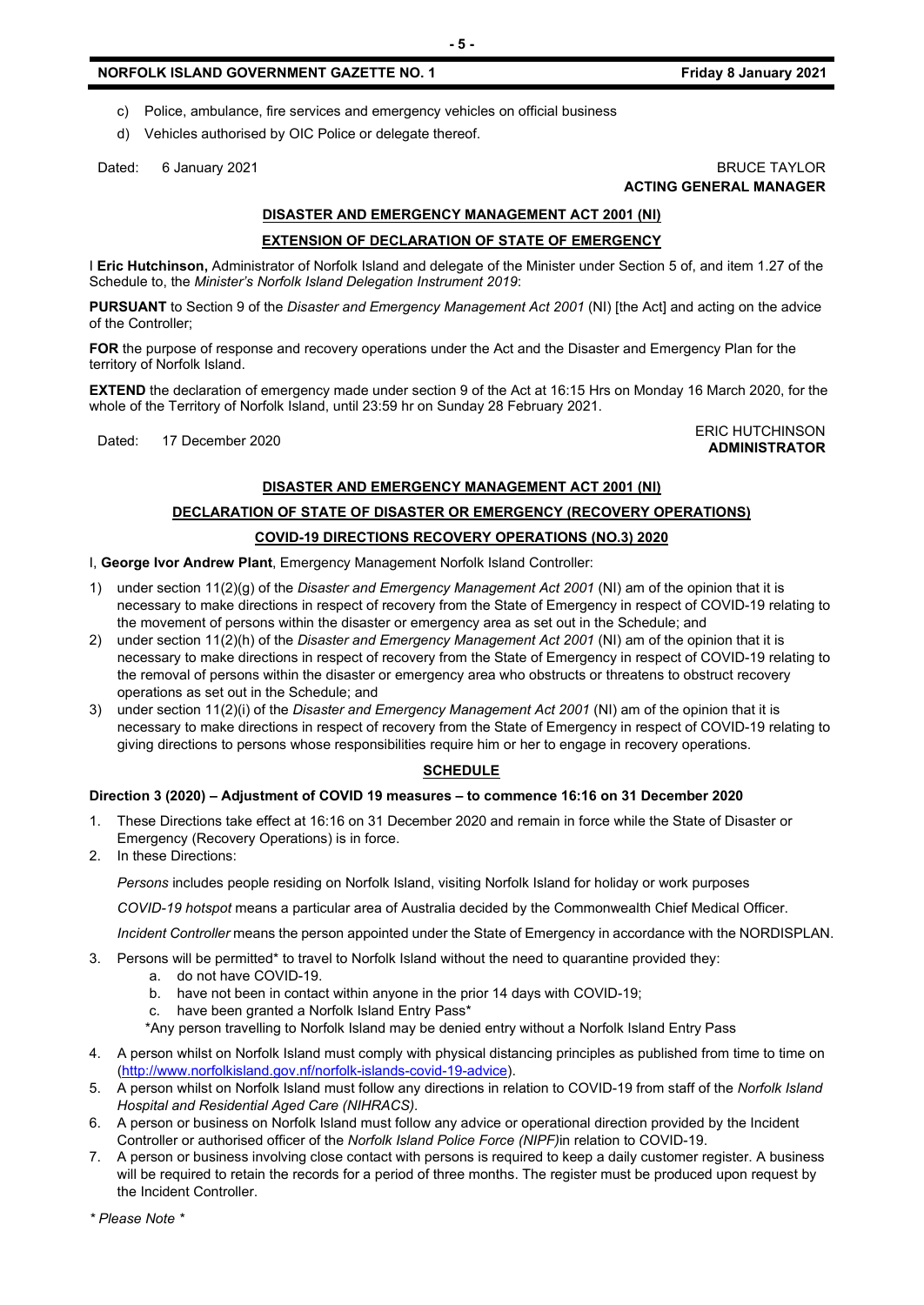# **NORFOLK ISLAND GOVERNMENT GAZETTE NO. 1** *CONDUCTER SETS Friday 8 January 2021*

- *Online applications required by all travellers prior to travel (within 72 hours of travel).*
- *While the State of Emergency is in place verification of where travellers are from will be required*
- *Travel to mainland states and territories is a matter for residents to seek approval from State and Territory Government authorities.*

Dated: 15 December 2020 CEORGE PLANT

**EMNI CONTROLLER**

# **PLANNING ACT 2002 (NI) – SUBSECTION 43(1) NOTICE DEVELOPMENT APPLICATIONS**

| <b>Development Application No.:</b> | DA.BA 48/2020                                                               |              |      |
|-------------------------------------|-----------------------------------------------------------------------------|--------------|------|
| Applicant:                          | L M Hughson & P J Hughson                                                   |              |      |
|                                     | PO Box 811, NORFOLK ISLAND                                                  |              |      |
| Location:                           | Portion 15y, 7b Ephraim Christian Road<br>NORFOLK ISLAND 2899               |              |      |
| <b>Proposed Development:</b>        | Garage ancillary to Residence - Dwelling House<br>minimum boundary setback) | (encroaching | into |
| Zone:                               | Rural (encroaching into minimum boundary setback)                           |              |      |
| Category:                           | Permissible (with consent)                                                  |              |      |

#### **Public Exhibition**

This Development Application may be inspected, during business hours, at the Planning Office at the Norfolk Island Regional Council, New Military Barracks, Kingston. The Development Application may also be viewed at Council's website a[t http://www.norfolkisland.gov.nf/your-council/council-documents/documents-public-exhibition.](http://www.norfolkisland.gov.nf/your-council/council-documents/documents-public-exhibition)

#### **Submission**

Any person may, during the period between Monday 21 December 2020 and Monday 11 January 2021, make written submissions to the General Manager about this Development Application. All submissions must state the relevant Development Application number. Submissions can be forwarded by email t[o planning@nirc.gov.nf](mailto:planning@nirc.gov.nf) or by mail to PO Box 95, Norfolk Island. All submissions must be signed by at least one person making the submission. If a submission objects to the proposed development, the grounds for objections must be specified in the submission.

#### **Reviewable decisions**

Decisions made on this Development Application under the *Planning Act 2002 (NI)* are reviewable decisions within the meaning of subsection 78(1) of the Act.

Dated: 15 December 2020 JODIE BROWN

**Senior Strategic Planner** 

#### **DOGS REGISTRATION ACT 1936 (NI)**

The public are reminded that all dogs must be registered as of 1 January 2021 and that the keeping of an unregistered dog is an offence.

It is the responsibility of the owner/keeper to ensure that any dog over the age of 6 months is registered and wearing a current registration tag issued by the Registrar of Dogs.

Owners of dogs are therefore encouraged to ensure that their dog is registered and that the identification tag is affixed to the dog within 14 days after it has been issued.

Application forms for registration of dogs are available online at [www.norfolkisland.gov.nf/council/council](http://www.norfolkisland.gov.nf/council/council-documents/registry)[documents/registry](http://www.norfolkisland.gov.nf/council/council-documents/registry) or from the Registry Office during normal business hours.

Dated: 4 December 2020 ALLEN BATAILLE

**REGISTRAR OF DOGS**

# **PLANNING ACT 2002 (NI) – SUBSECTION 43(1) NOTICE DEVELOPMENT APPLICATIONS**

| Development Application No.: | DA.BA 47/2020                                                                 |
|------------------------------|-------------------------------------------------------------------------------|
| Applicant:                   | Department of Infrastructure, Transport, Regional Development and Communities |
| Location:                    | Various portion within Kingston and Arthurs Vale Historic Area                |
| Proposed Development:        | Public Works - Major: Sewerage Network Stage 1                                |
| Zone:                        | Various                                                                       |
| Category:                    | Permissible (with consent)                                                    |

### **Public Exhibition**

A Development Application has been submitted to construct Stage 1 of a piped sewer network in Kingston and Arthurs Vale Historic Area (KAVHA) to collect wastewater and direct into (temporary) pump out tanks which will be routinely